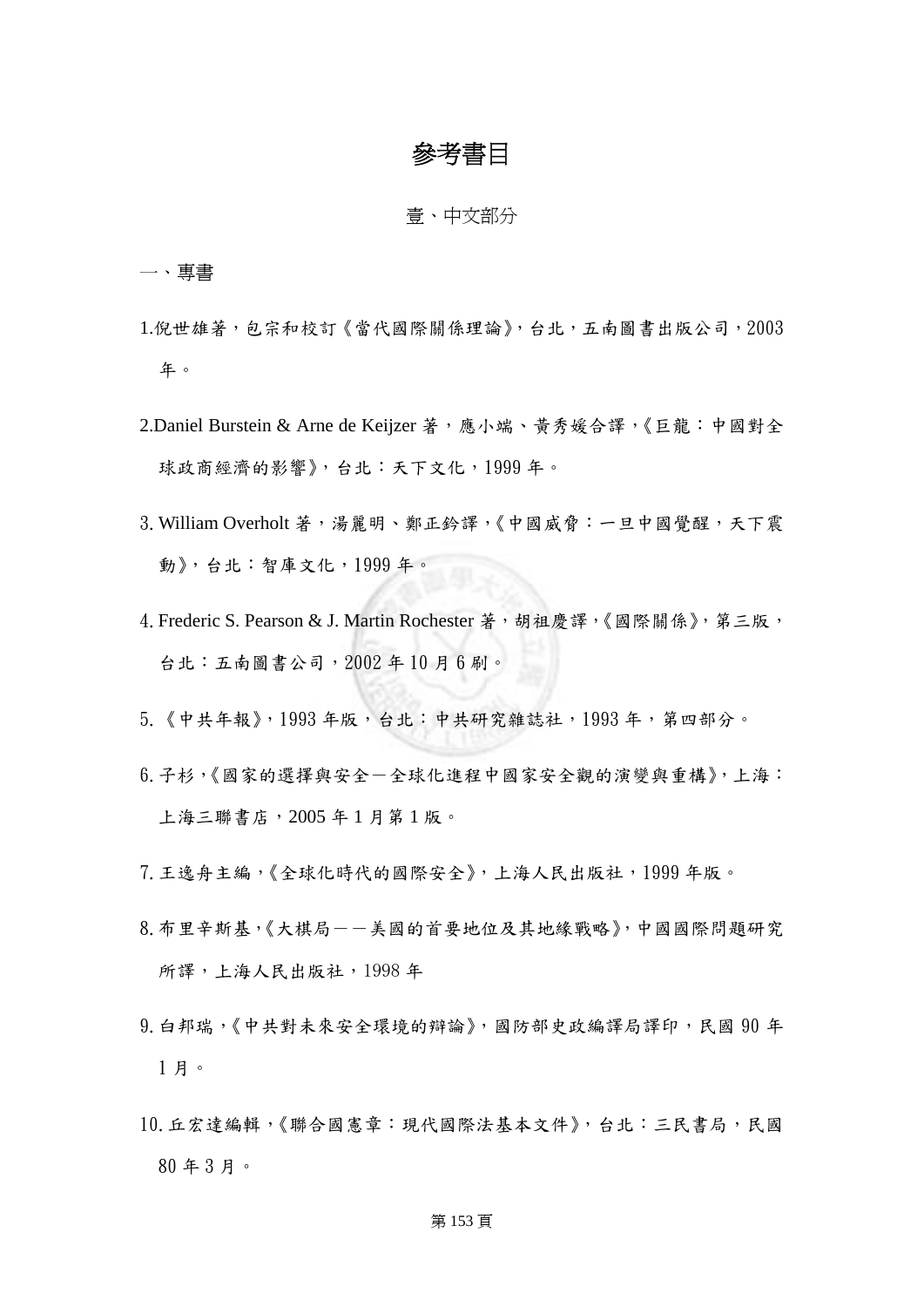- 11.台灣研究基金會國防研究小組,《國防白皮書》,台北:財團法人台灣研究基 金會,初版,1989 年 5 月。
- 12.朱浤源主編,《撰寫博碩士論文實戰手冊》,台北,正中書局,民 88 年。
- 13.朱陽明主編,《2000-2001 年戰略評估》,北京:軍事科學出版社,2000 年 7 月。
- 14.易君博,《政治理論與研究方法》,台北,三民書局,民國 82年 12月,第8 版。
- 15.朱聽昌主編,《中國周邊安全環境與安全戰略》,北京,時事出版社,2002 年 1 月。
- 16 克雷格·斯耐德,《當代安全與戰略》,長春,吉林人民出版社,2001年。
- 17.李際均,《軍事戰略思維》,北京,軍事科學出版社,1997 年。
- 18.高金鈿主編,《鄧小平國際戰略思想研究》,北京,國防大學出版社,1992 年 10 月。
- 18.李澧,羅小兵編,《軍事管理論文集》,北京,長征出版社,1988 年 3 月。
- 19.沈偉烈、陸俊元主編,《中國國家安全地理》,北京,時事出版社,2001 年 9 月。
- 20.夏保成,《國家安全論》,長春出版社,1999 年版。
- 21.席來旺,《國家安全戰略》,北京,紅旗出版社,1996 年。
- 22.俞新天主編,《2003 國際形勢》,上海:上海教育出版社,2003 年。
- 23.約瑟夫.奈,《理解國際衝突:理論與歷史》,上海人民出版社,2002 年版。
- 24. 約翰·米爾斯海默著,王義桅、唐小松譯,《大國政治的悲哀》,上海人民出

### 第 154 頁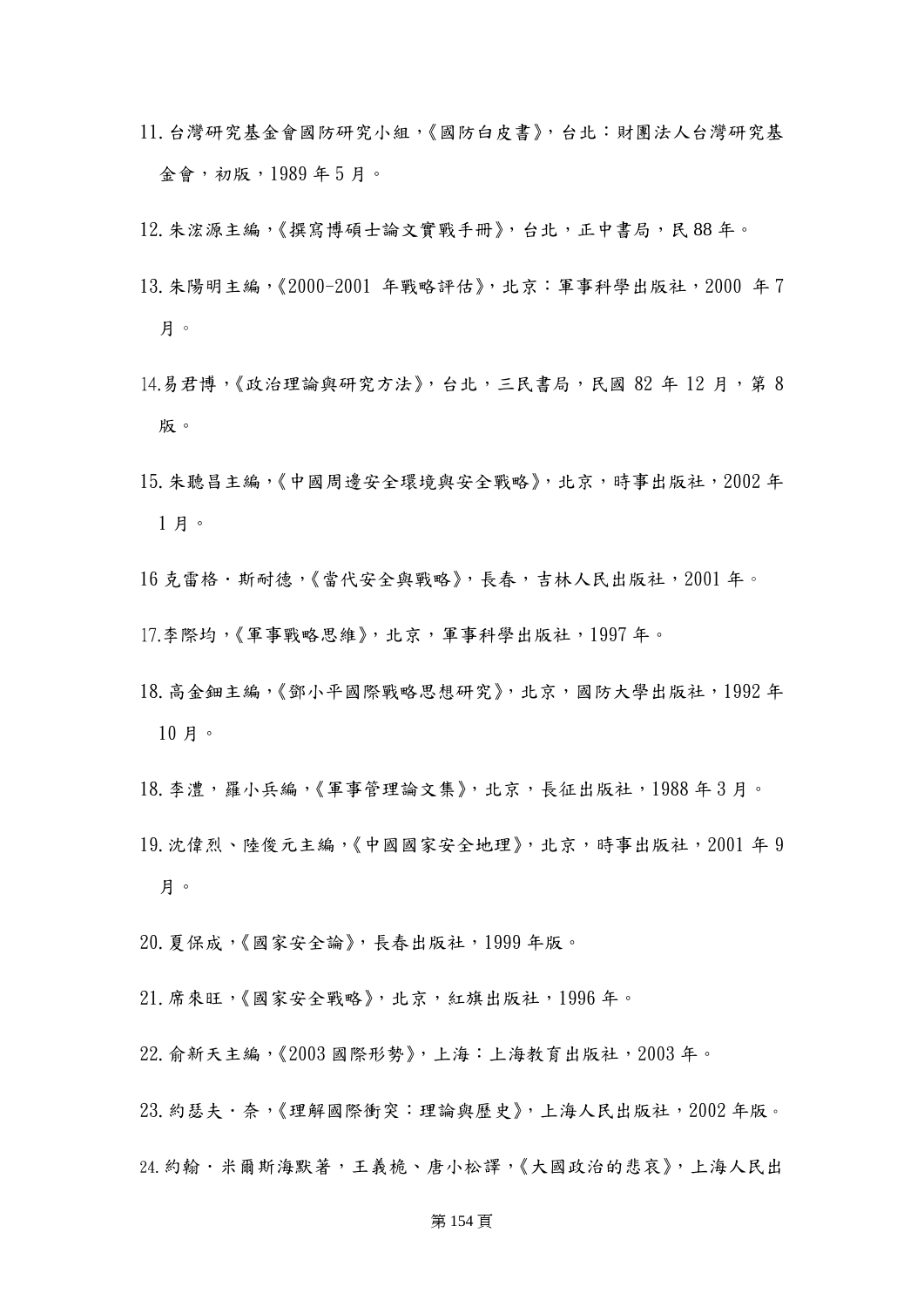版社,2003 年版。

- 25.鈕先鍾著,《大戰略漫談》,台北:華欣文化事業,民國 66 年 5 月。
- 26.鈕先鍾著,《戰略研究與軍事思想》,臺北:黎明文化事業公司,民國 71 年。
- 27.張幼文,黃仁傳等著,《2004 中國國際地位報告》,人民出版社,2004 年 4 月。
- 28 張幼文,黃仁傳等著,《2005 中國國際地位報告》,人民出版社,2005 年 4 月。
- 29.張文木,《世界地緣政治中的中國國家安全利益分析》,山東人民出版社,2004 年 9 月 1 版 2 刷。
- 30.張小明,《冷戰時期新中國的四次對外戰略抉擇》,收錄於劉山,薛君度等編, 《中共外交新論》,北京,世界知識,1997 年。
- 31. 張登及,《建構中國-一不確定世界中的大國定位與大國外交》, 台北,揚智 文化,2003 年初版。
- 32.《鄧小平文選》,第三卷,北京,人民出版社,1993 年 10 月。
- 33.金重遠,《冷戰後朝鮮半島新均勢的確立的歷史回顧》,載於復旦大學韓國研 究中心編韓國研究論叢(第八輯),北京,中國社會科學出版社,2001 年 9 月。
- 34.漢斯.摩根索,《國家間政治-尋求權力與和平的鬥爭》,中國人民公安大學 出版社,1990 年版。
- 35.蔡拓,《全球化與當代國際關係》,收錄於俞可平,黃衛平編,《全球化的悖論》, 北京,中央編譯出版社,1998 年。
- 36.福山,《歷史的終結及最後之人》,中國社會科學出版社,2003 年版。
- 37.趙全勝,《解讀中國外交政策》,台北:月旦,1999 年。

### 第 155 頁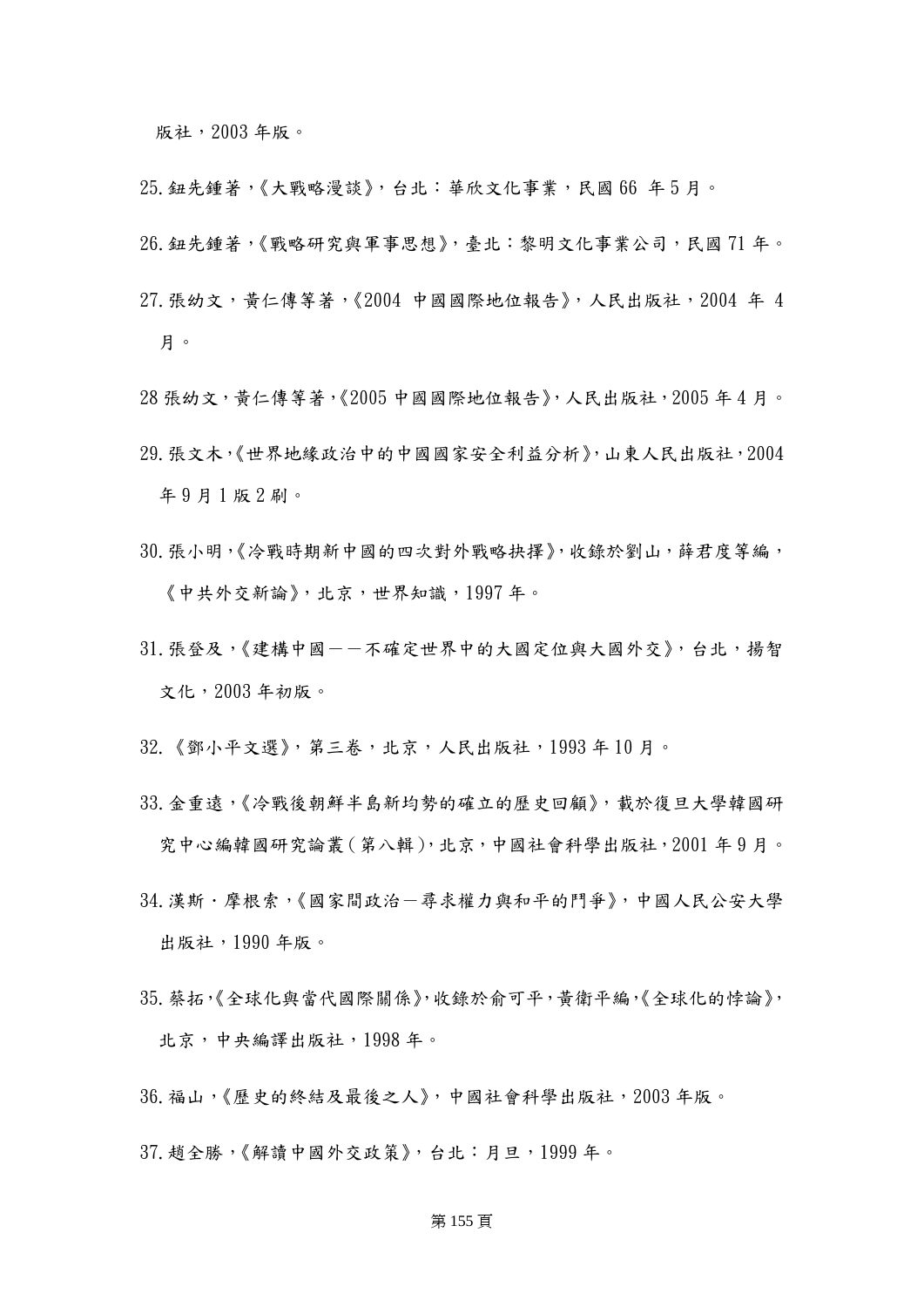38.趙明義,《國際區域研究》,台北,黎明書局,民國 83 年 4 月。

- 39.劉德海等合著,《國際新形勢與美中台關係》,2004 年,台北:遠景基金會。
- 40. 劉鴻基,羅海曦,《國防理論》,北京,國防大學,1996年5月。
- 41. 黎安友、陸伯彬著,何大明譯,《長城與空城計一中國尋求安全的戰略》,台 北,麥田出版,城邦文化發行,1998 年。
- 42. 錢其琛,《外交十記》,世界知識出版社,北京, 2003年版。
- 43.閻學通,《中國國家利益分析》,天津,天津人民出版社,1996 年。
- 44.閻學通,《中國與亞太安全:冷戰後亞太國家的安全戰略走向》,北京:時事 出版社,1999 年 1 月。
- 45.閻學通,《美國霸權與中國安全》,天津:天津人民出版社,2000 年
- 46.閻學通,《中國崛起----國際環境評估天津》,天津人民出版社,1997 年。
- 47. 羅伯特 · 基歐漢、約瑟夫 · 奈伊,《權力與相互依賴》, 第3版, 北京大學出 版社,2002 年版。
- 48.叢鵬主編,《大國安全觀比較》,北京,時事出版社,2004 年 7 月。
- 49.董良慶,《戰略地理學》,北京,國防大學出版社,2000 年。
- 二、期刊論文
- 1. 于有慧,《中共的大國外交》,〈中國大陸研究〉,第42卷3期,88年3月, 頁 45-61。
- 2.毛澤東,《中國社會各階級的分析》,〈革命〉第四期,國民革命軍第 2 軍司令 部編印,1925 年 12 月。
- 3.王逸舟,《論綜合安全》,〈世界經濟與政治〉(北京),1998 年 4 月,頁 23~26。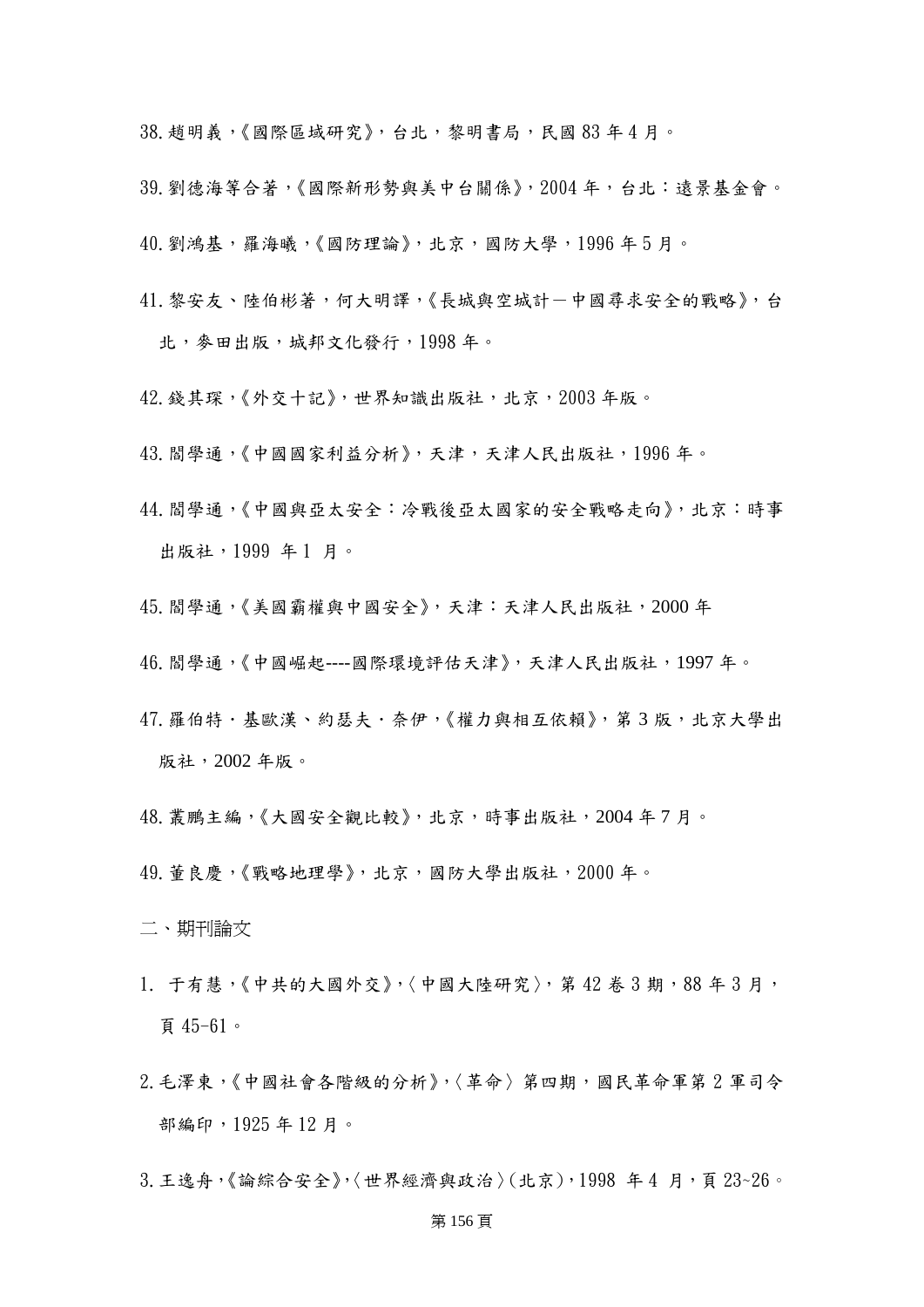- 4.王逸舟,《面向 21 世紀的中國外交:三種需求的尋求及其平衡》,〈戰略與管 理〉,1999年第6期。(1999年12月)頁18-27。
- 5.王逸舟,《樹立世紀之交的國家安全觀》,〈瞭望新聞週刊〉(北京),1999 年第 37 期,1999 年 9 月 13 日。
- 6 王偉劍,《美國亞太安全戰略中的美韓軍事同盟》,〈現代國際關係〉,2002 年第 5 期,頁 12-20。。
- 7.成今,《中國崛起需過「週邊環境」關》,〈廣角鏡月刊 334 期〉,香港,2000 年 7 月號, 頁 33-35。
- 8. 朱松柏,《兩韓和解與東北亞新秩序》,〈問題與研究〉,第40卷第1期,民國  $90 = 1 \cdot 2 = 7$ , 頁 1-13。
- 9.朱松柏,《美國與北韓簽訂核子協議及其影響》,〈問題與研究〉,第 34 卷第 1 期,民國 84年1月,頁11-18。
- 10.朱松柏,《朝鮮半島的核武危機》,〈問題與研究〉,第 33 卷第 7 期,民國 83 年 7 月,頁 1-10。
- 11. 朱鋒,《中國朝核政策和策略的變化》,〈中國戰略〉(北京),第 3期,2004 年 7 月 20 日, 百 2-7。
- 12.朱聽昌,《新世紀中國安全戰略構想》,〈世界經濟與政治〉(北京),2000 年 第1期,頁11-15。
- 13.吳心伯,《冷戰結束之初美國亞太安全戰略的轉變》,〈美國研究〉,2002 年第 16 卷第 3 期,頁 50-65。
- 14.吳家慶,《冷戰後時代國家安全觀的新變化及其對策》,〈湖南師範大學社會科 學學報〉,第 29 卷第 1 期, 2000 年 1 月。

# 第 157 頁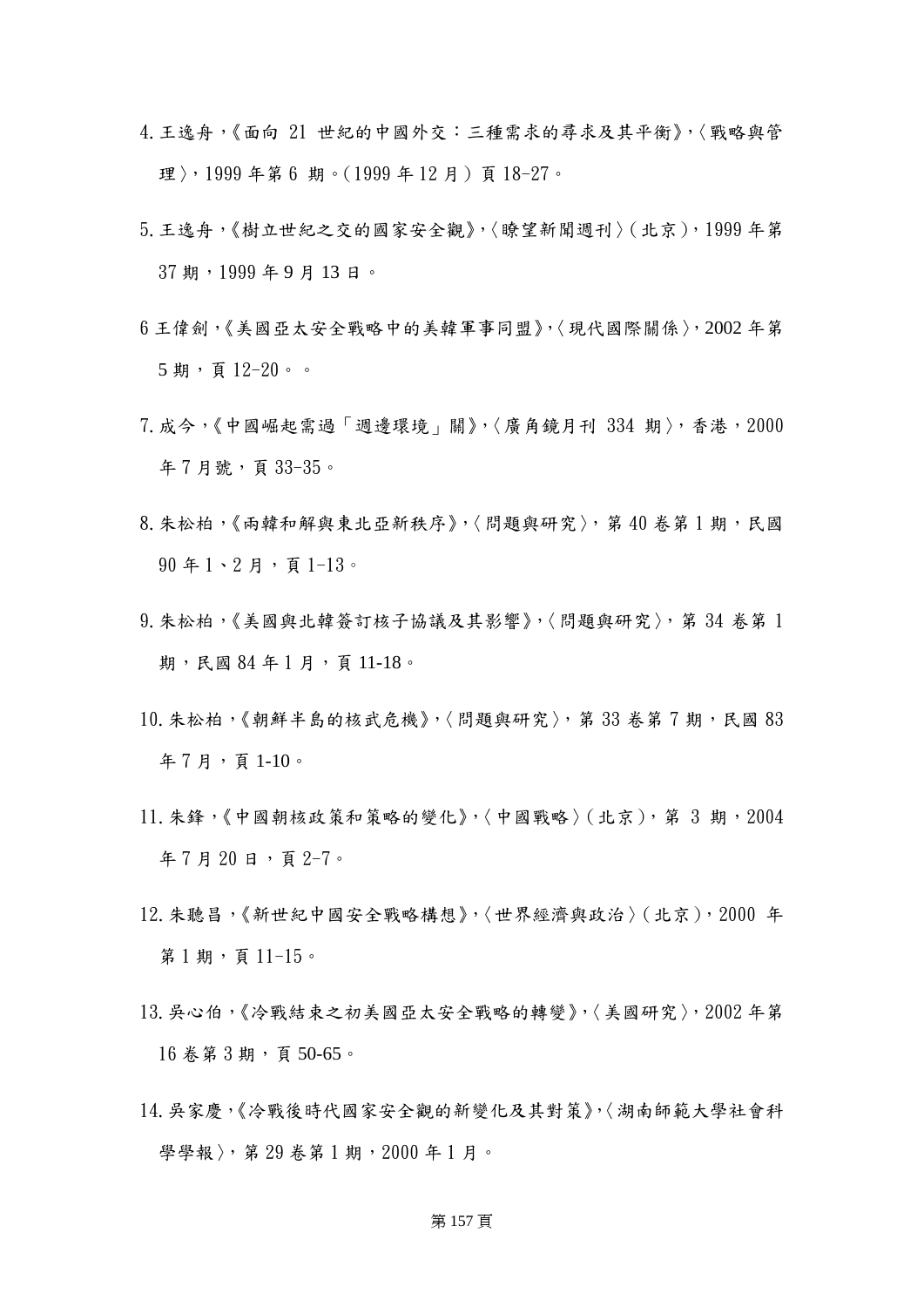$15. 吴廣義,《美日安保: 跨出雙邊範疇》,〈世界知識〉, 2005 年第 6 期, 頁 1-4。$ 

- 16.李大光、李莉,《東北亞安全形勢特點及走向》,〈現代國際關係〉,1998 年 6 月 20 日, 第 104 期, 頁 19-22。
- 17.李少軍,《國際體系中安全觀的基本框架》,〈國際經濟評論〉,2002 年第 2 期。
- 18.李明,《中國崛起與朝鮮半島安全》,李明主編,〈中國崛起與全球安全〉,台 北:政治大學外交研究所,2006 年。
- 19.李敬臣,《吳建民談中國新安全觀》,〈半月談 2005 年〉第 15 期。
- 20.李學保,《全球化視角下的安全:兩種不同的理解及分歧的原因》,〈教學與研 究〉,(北京),2005 年第 7 期。
- 21.沈驥如,《維護東北亞安全的當務之急:制止朝核問題上的危險博弈》,載世 界經濟與政治第9期,2003年7月,頁1-7。
- $22.$ 依然,《江澤民的『新安全觀』透視》,鏡報月刊,1999年5月號,頁24。
- 23.周建明,黃仁偉,胡鞍鋼,《關於 21 世紀中國國家安全利益的戰略思考》,國 防大學學報,戰略問題研究,2001年第1期(總第137期)。
- 24.周祉元,《北韓拒絕核檢-朝鮮半島情勢再度升高》,共黨問題研究,第 19 卷第 12 期,民 82 年 12 月。
- 25.孟祥青,《論中國的國際角色轉換與對外安全戰略的基本定位》,世界經濟與 政治, 2002年第7期, 頁1-7。
- 26.明居正,《國際格局之變遷及其對中國之影響》,共黨問題研究,第 22 卷第 6 期,民國 85年6月15日,頁1-3。
- 27.邱坤玄,《中共對冷戰後美日安全關係的認知與新安全觀的形成》,〈中共十六 大之後內部暨國際環境評估國際學術研討會〉,2002 年。

# 第 158 頁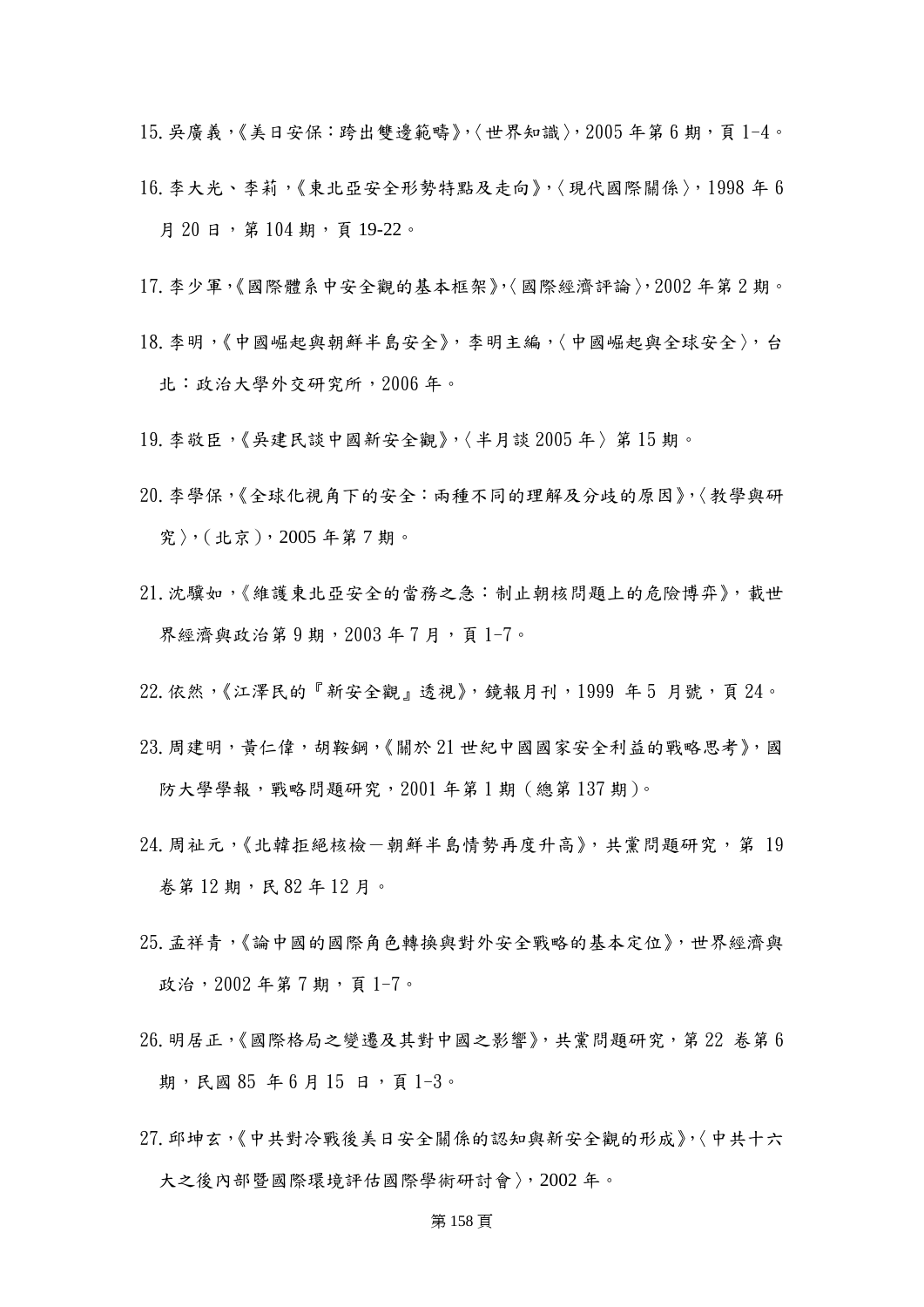- 28.金熙德,《東北亞兩類安全問題及其發展趨勢》,當代亞太,北京,2000 年第 8 期,頁 26-30。
- 29.門洪華,《新安全觀、利害共同體、戰略通道--關於中國安全利益的一種解 讀》,教學與研究,2004 年第 8 期。
- 30. 俞新天,《中國面臨的安全威脅及戰略選擇新思考》,外交評論,2005年第5 期。
- 31.施子中,《911 事件後國際情勢發展對中共「新安全觀」之衝擊》,戰略與國 際研究季刊第4卷第3期,民國 2002年7月。
- 32.唐世平,《2010-2015 年的中國週邊安全環境-決定性因素和趨勢展望-決定 性因素和趨勢展望》,戰略與管理第 54 期, 2003 年 1 月, 頁 34-45。
- 33.時殷弘,《中國的外部困難和新領導人面對的挑戰:國際政治、對外政策和台 灣問題》,戰略與管理第 58期, 北京, 2003年3月, 頁 34-39。
- 34.秦亞青,《國家身分、戰略文化和安全利益-關於中國與國際社會關係的三個 假設》,載世界政治與經濟,北京,2003年,第1期,頁10-15。
- 35. 袁鵬,《"後後冷戰時代觀"的思考》,現代國際關係,第10期,2002年, 頁 11-17。
- 36.龐中英,《冷戰後中國的國際地位與對外戰略》,2002 年 4 月 16 日在清華大 學演講稿。
- 37. 張文木,《中國國家安全哲學》, 戰略與管理第 38 期, 北京, 2000 年 2 月, 頁 24-32。
- 38.張江山,《試論國家安全的基本要素》,鐵道警官高等專科學校學報,2001 年 第 3 期。

### 第 159 頁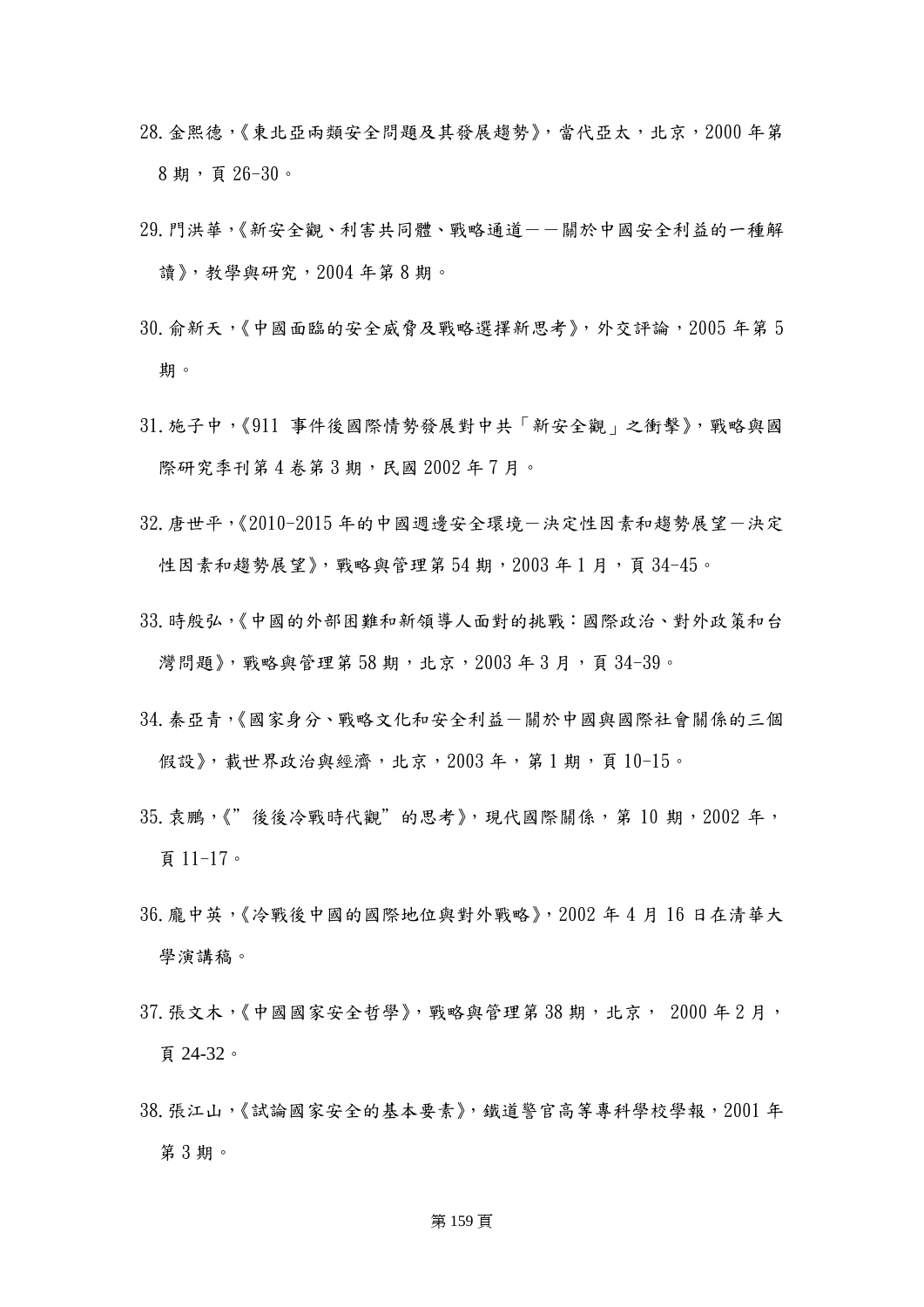- 39. 張亞中,《全球化的台灣安全:大戰略的思維》, 遠景季刊,第28 卷第1期,  $2002$  年 3 月, 頁  $63$ 。
- 40.張璉瑰,《朝鮮半島核問題縱橫談》,國際社會與經濟,北京,1994 年第 9 期 (總 136 期),頁 1-5。
- 41. 郭飛熊,《中國在朝鮮核危機中的角色和目標》,中國戰略,第3期,2004年 7 月 20 日,頁 8-14。
- 42.楚樹龍,《中國國家利益、國家力量和國家戰略》,戰略與管理 1999 年第 4 期,頁 13-18。
- 43.楚樹龍,《亞太地區安全觀,安全結構和安全戰略》,現代國際關係,北京, 1997 年第 4 期,頁 27-32。
- 44.楚樹龍,彭春艷,《冷戰後國際安全理論的發展》,現代國際關係,北京,1999 年第 4 期,頁 28-33。
- 45.虞少華,《東北亞形勢的新特點》,國際問題研究,北京,1993年第3期,頁 36-40。
- 46.薩本望,《我國安全觀的變化 及新的普遍安全觀的主要特徵》,和平與發展(第 1 期, 2000 年 8 月),頁 5-9。
- 47.蔡文中,《朝鮮核問題及其前景》,和平與發展,2003 年第 4 期。
- 48.閻學通,《中國的新安全觀與安全合作構想》,現代國際關係,1997 年第 11 期, (總第97期), 1997年12月, 頁1-20。
- 49. 閻學通,《對中國安全環境的分析與思考》,中國外交, 2000 年第 2 期, 頁 13-19。
- 50.劉德海,《2000 年兩韓高峰會對東北亞與兩岸關係的影響》,戰略與國際研

### 第 160 頁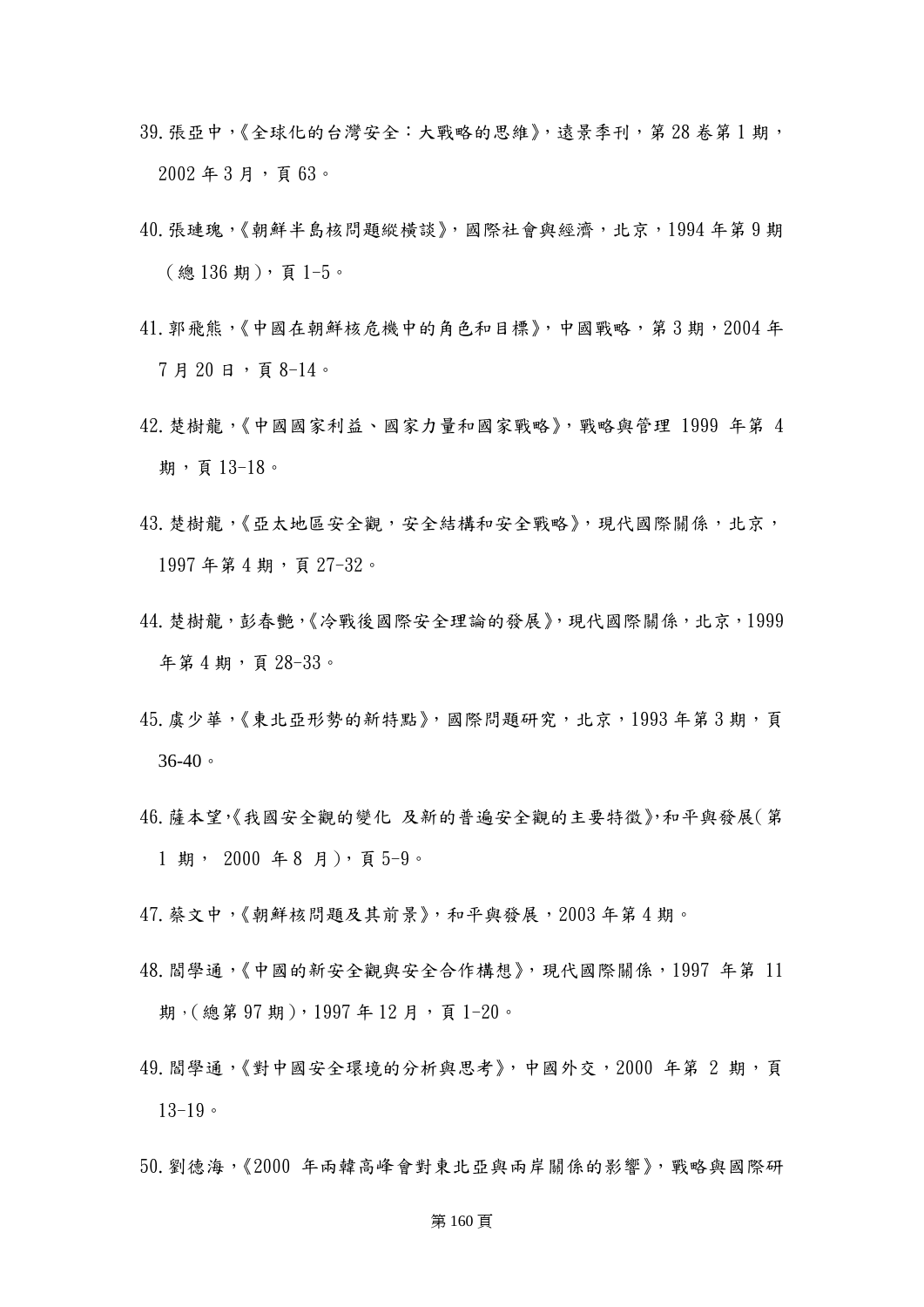究,2001 年 4 月,第三卷第二期,頁 82。。

- 51.劉德海,《北韓核武、六邊會談與中國大陸之角色》,第五屆兩岸遠景論壇- 東亞區域整合與兩岸關係,頁 224。
- 52.劉德海,《一九九二年以來的中共與兩韓關係》,國際關係學報,第 15 期,2000 年12月,頁218。
- 53.劉衛東,《論國家安全的概念及其特點》,世界地理研究,2002 年第 2 期。
- 54. 諶取榮,《東北亞安全環境的特徵及其敏感性》,現代國際關係,北京,1992 年第 6 期,頁 19-26。

貳、英文部分

Books

- 1. Beck, Urich *Riskogesellschaft: Auf dem Weg in eine andere Moderne* (Frankfurt am Main: Suhrkamp Verlage, 1986)
- 2. Buzan, Barry Ole Waver, & Jaap de Wilde, *Security: A New Framework for Analysis*,
- 3.. Buzan, Barry "New Patterns of Global Security in the 21<sup>st</sup> Century", in William Olson(ed.), *The Theory and Practice of International Relations*, 1994 edition.
- 4. Dougherty, James E. & Pfaltzgraft, Robert L. Jr.《Contending Theories of International Relations: A Comprehensive Survey》5<sup>th</sup> edition, 北京大學出版社 原版影印,2004 年 9 月
- 5.Friedman, George and LeBard, Meredith *The Coming War with Japan* (New York: St. Martin's Press, 1991).
- 6.Goodman, David & Segal, Gerald China Rising: Nationalism and Interdependence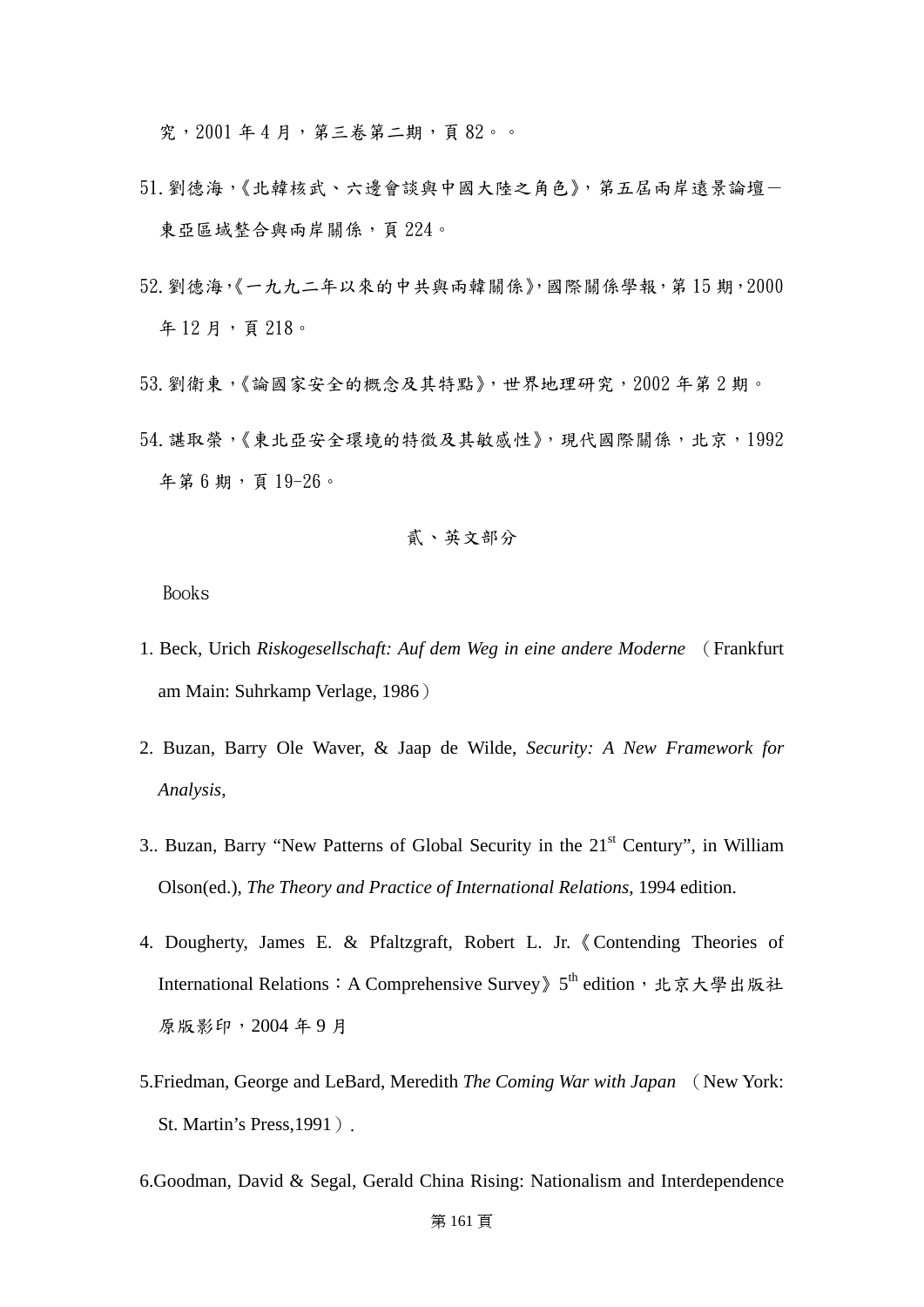(London: Routledge Press, 1997)

- 7.Grieco, Joseph M. "Anarchy and the Limits of Cooperation: A Realist Critique of the Newest Liberal Institutionalism," in David A. Baldwin ed., Neorealism and Neoliberalism: The Contemporary Debate (New York: Columbia University Press, 1993)
- 8.Institute for National Strategic Studies, "Strategic Assessment 1999: Priorities for a Turbulent World," National Defense University, 2000.
- 9. Kim, Samual S. "China and the World in Theory and Practice"
- 10.Kissinger, Henry Diplomacy(New York: Touchstone Press, 1994).
- 11.Lieber,Robert Theory and World Politics (Cambridge, Mass.: Winthrop, 1972)
- 12. Mark R. Amstutz, *International Conflict and Cooperation*, Boston: MeGraw-Hill, 1999, p.179.
- 13.McCelland, Charles *Theory and the International System* (New York: Macillan,1996).
- 14.Nuechterlein, Donald *The Concept of National Interest: A Time for New Approach*, Orbis, Vol123, No,1(spring 1979).
- 15.Vodanovich, Ivanica "Comprehensive Security and Development: An Ambiguous Relationship," in David Dickens, ed., No Better Alternative: Towards Comprehensive and Cooperative Security in the Asia-Pacific(Wellington: Centre for Strategic Studies, 1997)
- 16.Waltz, Kenneth N. Theory of International Relations ( Reading MA.: Addison-Wesley Publishing Company, 1979).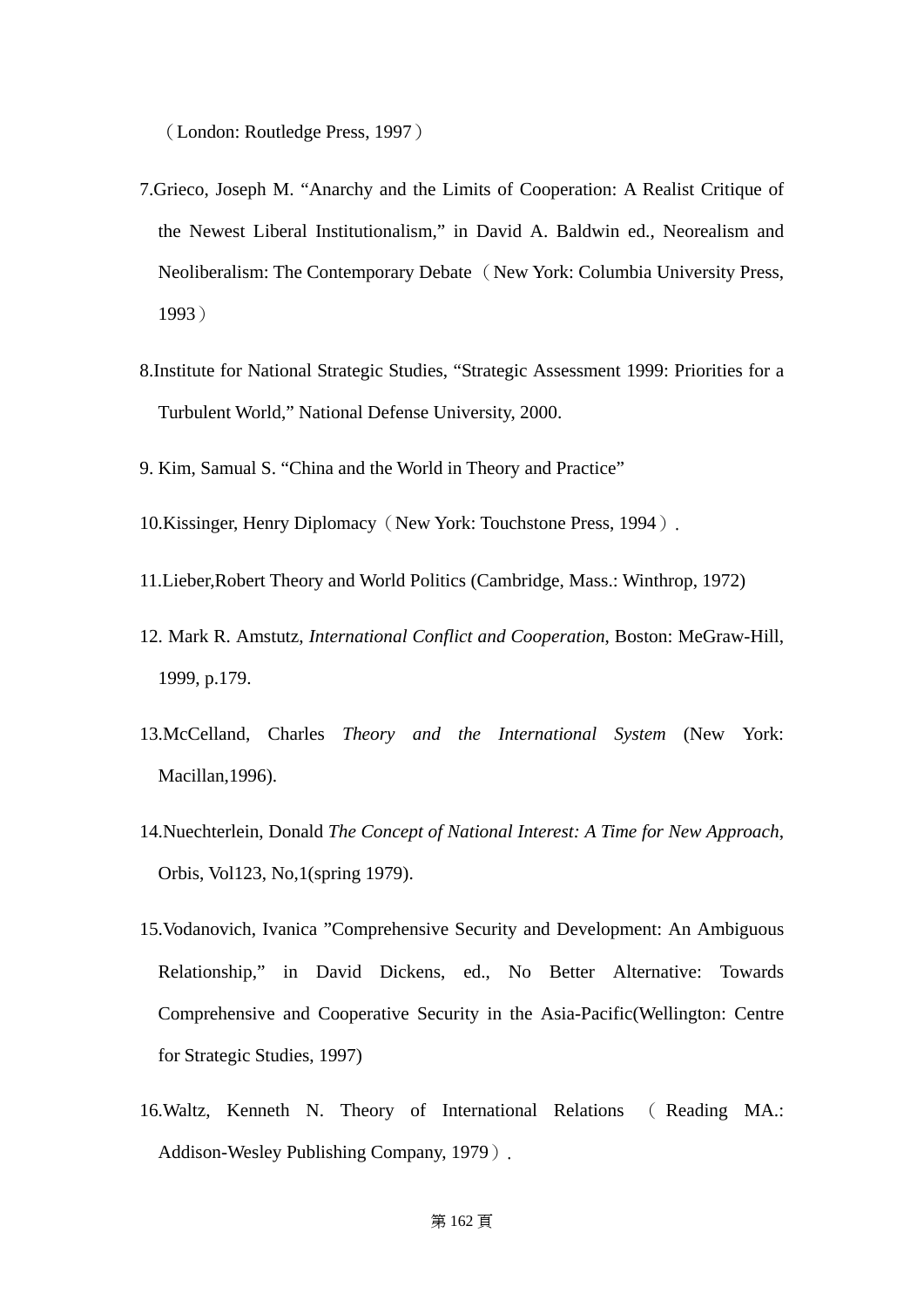- 17.Waltz, Kenneth N. *Theory of International Politics* ( Reading, Mass.: Addison-Wesley, 1979)
- 18.Wolfers, Aronld *Discord and Collaboration : Essay on International Politics*  (Baltimore: The Johns Hokins University Press, 1962)

Articles

- 1. Brown, Harlod "Think About National Security", (Boulder. Westview, 1983).
- 2. Harding, Harry "Change and Continuity in Chinese Foreign Policy" *Problem of*  Communism, Vol.32, No.2 (March ~April 1983).
- 3. Herz, John "Idealist Internationalism and the Security Dilemma", World Politics, Vol.2, No.2, 1950.
- 4. Li Jijun, "This Century's Strategic Heritage and Next Century's Strategic Trend," Jiefangjun bao (Liberation Army Daily),July 28,1998,6, in FBIS-CHI-98-229, August 18, 1998.
- 5. Melinda Liu, "Wounded Pride", Newsweek Vol CXXXⅢ No.21(May.24.1999).
- 6. Nye, Joseph S. " The Case for Deep Engagement." *Foreign Affairs* 74(4):90-102 ,1995.
- 7. Roberts, Brad Robert A. Manning, and Ronald N. Montaperto, "China: The Forgotten Nuclear Power," *Foreign Affairs*, Vol.79. No.4, 2000.
- 8. Shambaugh, David 《China and the Korean Peninsula : Playing for the Long Term》, *The Washington Quarterly*, Spring 2003. p43~56.
- 9. Wolfers, Arnold " National Security as an Ambiguous Symbol ", Political Science Quarterly, 67/1952. p481~502.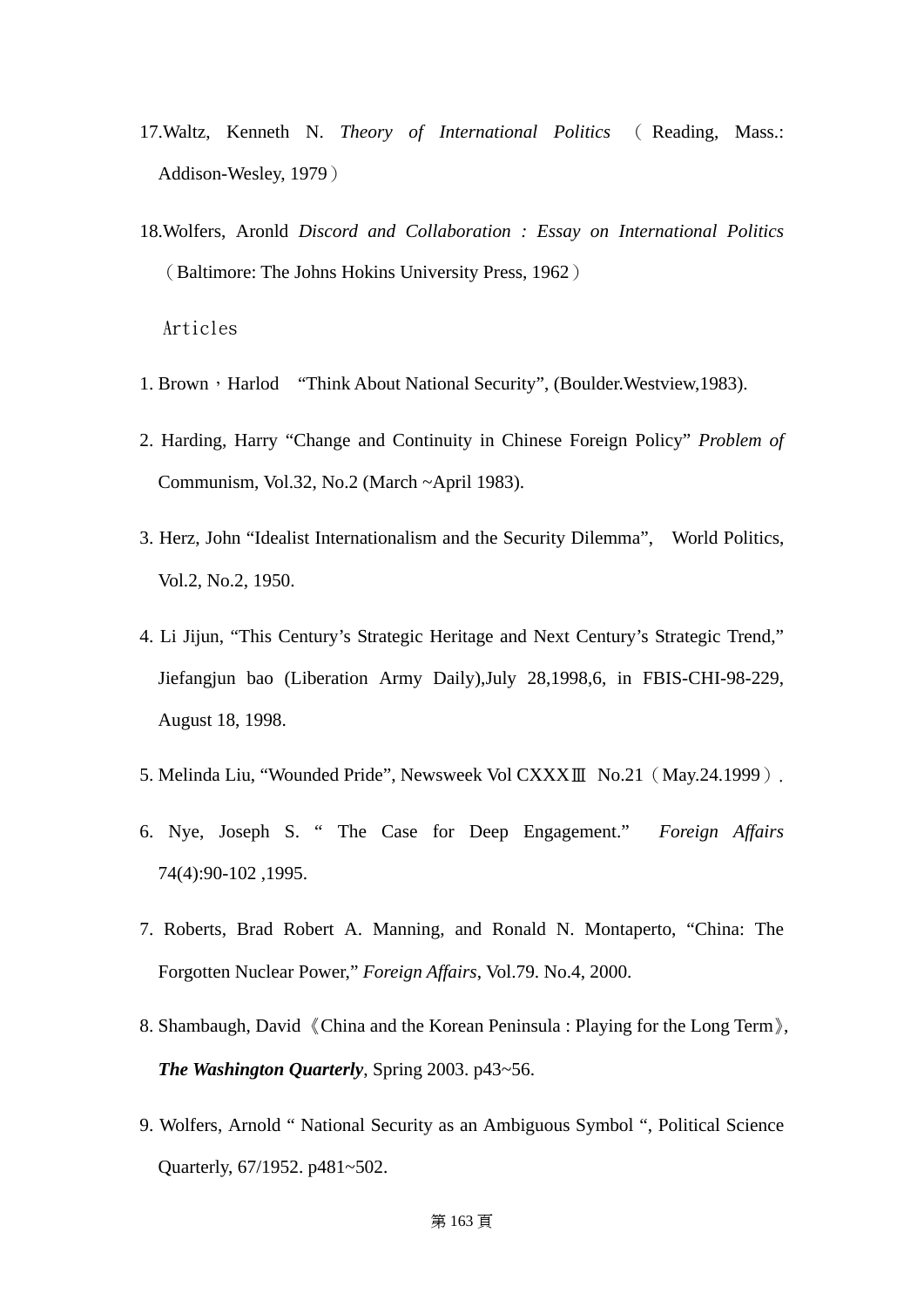- 10.Waltz, Kenneth N. " The Emerging Structure of International Politics," International Security, Vol. 18, No.2, (Fall 1993).
- 11.Zoellick, Robert B. "Whither China: From Membership to Responsibility?" Remark at National Committee on U.S.—China Relation's, Gala Dinner in New York, September 21, 2005.
- 12.Zhou Xiaohua, "Roundup: Overt and Covert Russia-U.S. Rivalry in China," Beijing Xinhua Domestic Service, December 28, 1998, in FBIS-CHI-99-004, January 4, 1999.

# 參、報紙(通訊社)

人民日報

文匯報(香港)

中國日報

中國時報

世界新聞報

新華社

第一財經日報

朝鮮日報

解放軍報

# 肆、網頁

中共外交部, [http://big5.fmprc.gov.cn](http://big5.fmprc.gov.cn/)

人民網, [http://people.com.cn](http://people.com.cn/)